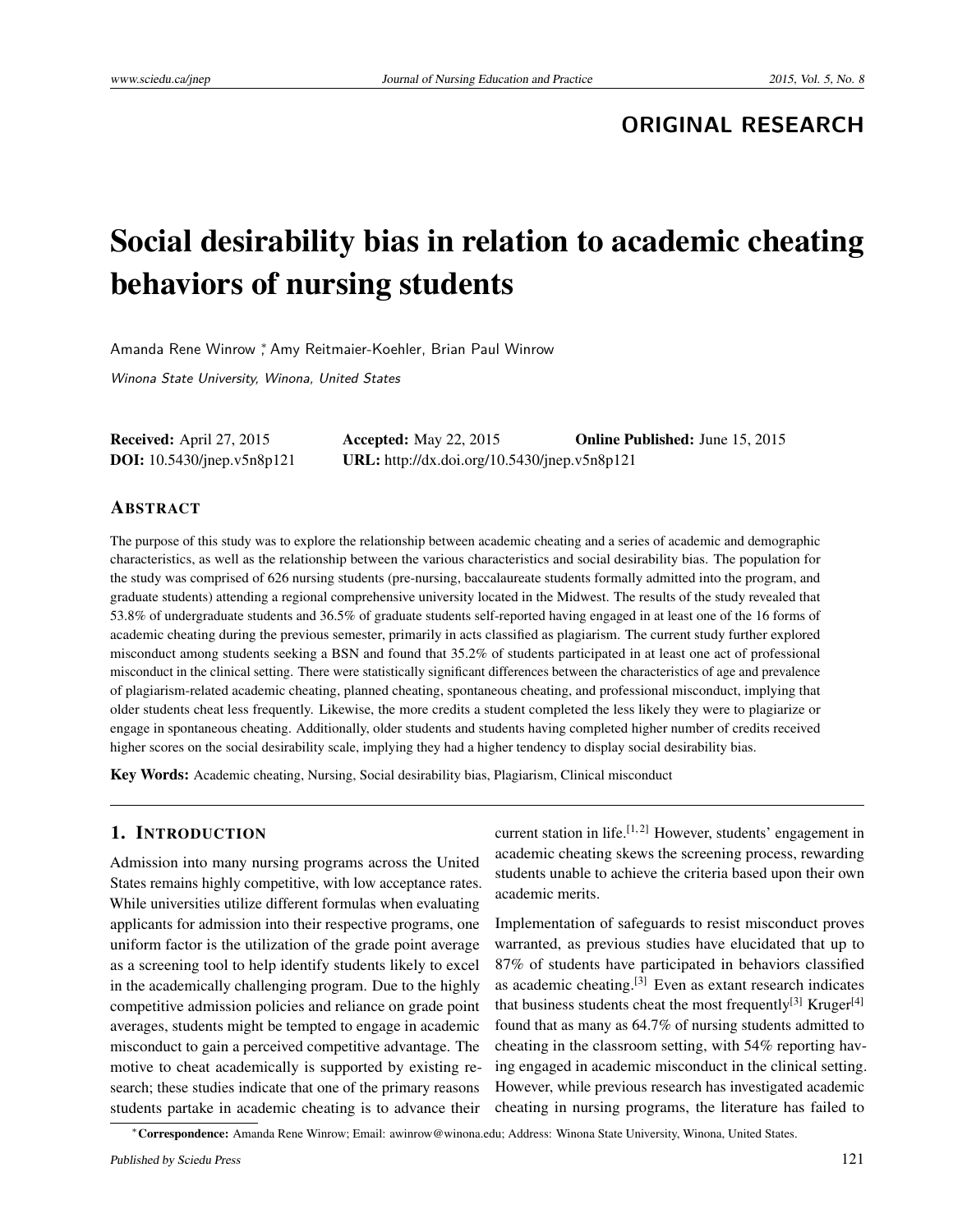explore the impact of social desirability bias, essential to assess when relying on self-reported instances of academic cheating.

Social desirability bias is defined as the propensity of a respondent to answer questions in such a capacity as to deny socially undesirable behaviors while admitting to socially desirable ones.<sup>[\[5\]](#page-12-4)</sup> The lack of control for social desirability in nursing studies is not surprising as only one percent of studies across all disciplines account for the prospect of social desirability bias, <sup>[\[6\]](#page-12-5)</sup> even though 90% of the studies that focus on academic cheating rely on self-report data.<sup>[\[7\]](#page-12-6)</sup> Thus, the primary purpose of this study centers on whether the presence of social desirability bias varies with respect to the enumerated academic and demographic characteristics. Since social desirability has previously been found to bias the results of self-reported cheating,<sup>[\[7\]](#page-12-6)</sup> this article advances the existing literature by assessing the relationship between selfreported levels of academic cheating and social desirability bias. Moreover, this study explores the relationships between the enumerated characteristics and social desirability bias. The four research questions for this study are as follows:

- Research Question 1: Does the frequency of academic misconduct vary with respect to the demographic and academic characteristics of the students?
- Research Question 2: Does social desirability bias vary with respect to the demographic and academic characteristics of the students?
- Research Question 3: Does the frequency of academic misconduct in the classroom vary with respect to misconduct in the clinical setting?
- Research Ouestion 4: Does the frequency of academic misconduct vary with respect to familiarity with the academic code?

#### 1.1 Literature review

Universities continue to struggle to contain academic cheating, a serious problem. According to a systematic review con-ducted by Whitley<sup>[\[8\]](#page-12-7)</sup> of 107 articles published on academic cheating in post-secondary institutions, the median percentage of students who had engaged in academic cheating was 70.4%, with a range from 9% to 95%. Likewise, Kruger<sup>[\[4\]](#page-12-3)</sup> found that 64.7% of nursing students self-reported as having engaged in at least one act of academic misconduct. The adverse consequences of academic misconduct are not con-fined to the classroom<sup>[\[9\]](#page-12-8)</sup> and can negatively impact patients by credentialing students who lack the professional skills and competency necessary to provide skilled care.<sup>[\[10\]](#page-12-9)</sup> In addition to producing nurses who lack the fundamental knowledge and skills to meet the requisite standard of care, previous research found a relationship between classroom cheating

and misconduct in the clinical setting.<sup>[\[11\]](#page-12-10)</sup> Compounding the importance of identifying and preventing academic cheating through education and safeguards are ample studies that find that students who academically cheat are more likely to engage in workplace misconduct.<sup>[\[12\]](#page-12-11)</sup>

Over the past decade much research has been published concentrating on the prevalence of academic cheating. The primary forms of academic cheating include behaviors such as plagiarism<sup>[\[13,](#page-13-0)[14\]](#page-13-1)</sup> cheating on exams<sup>[\[15,](#page-13-2)[16\]](#page-13-3)</sup> improp-erly working together on assignments,<sup>[\[17\]](#page-13-4)</sup> allowing others to unethically extract information from their exams or assign-ments,<sup>[\[17–](#page-13-4)[19\]](#page-13-5)</sup> and misconduct in the clinical setting, such as violating patient confidentiality protections and improperly recording procedures that were not performed.<sup>[\[4,](#page-12-3) [20\]](#page-13-6)</sup> Additionally, prior research focused on distinguishing between premeditated cheating and spontaneous cheating.[\[21,](#page-13-7) [22\]](#page-13-8) While much of the literature focused on distinct forms of academic cheating, four common themes emerged: intentional acts of cheating versus spontaneous cheating on exams, plagiarism, improper use of resources, and professional misconduct in the clinical setting. Each stream of literature is briefly addressed in the following subsections.

# 1.1.1 *Premeditated versus spontaneous cheating*

Extant literature distinguished between planned and spontaneous cheating, with the majority of students believing that most instances of cheating were spontaneous,<sup>[\[21\]](#page-13-7)</sup> also referred to as panic cheating. A common example of panic cheating includes looking at a classmate's exam and copy-ing the answer.<sup>[\[23\]](#page-13-9)</sup> In contrast, premeditated cheating occurs when the student enters the exams with the intent to cheat, such as bringing unpermitted resources to the classroom with the purpose of using the resource on the exam. According to Hard, Conway, and Moran<sup>[\[22\]](#page-13-8)</sup> up to one third of students engaged in premeditated acts of cheating.

#### 1.1.2 *Plagiarism*

In addition to the gap between planned and spontaneous cheating, much literature has explored the construct of plagia-rism. In 1998, Whitley's<sup>[\[8\]](#page-12-7)</sup> review of 107 studies published on academic cheating found a mean of 47% of students who had engaged in plagiarism. Even as nearly half of the students engaged in acts construed as plagiarism, advancements in technology have induced increased plagiarism. Indeed, according to Etter, Cramer, and  $Finn^{[24]}$  $Finn^{[24]}$  $Finn^{[24]}$  plagiarism has increased four-fold over the past five years. Moreover, the Center for Academic Integrity found that the number of students indulging in plagiarism from online sites increased 400% from 2000-2005[\[25\]](#page-13-11) consistent with a study published in *The Chronicle of Higher Education* in 2002 that found 25% of post-secondary students self-reported as having plagiarized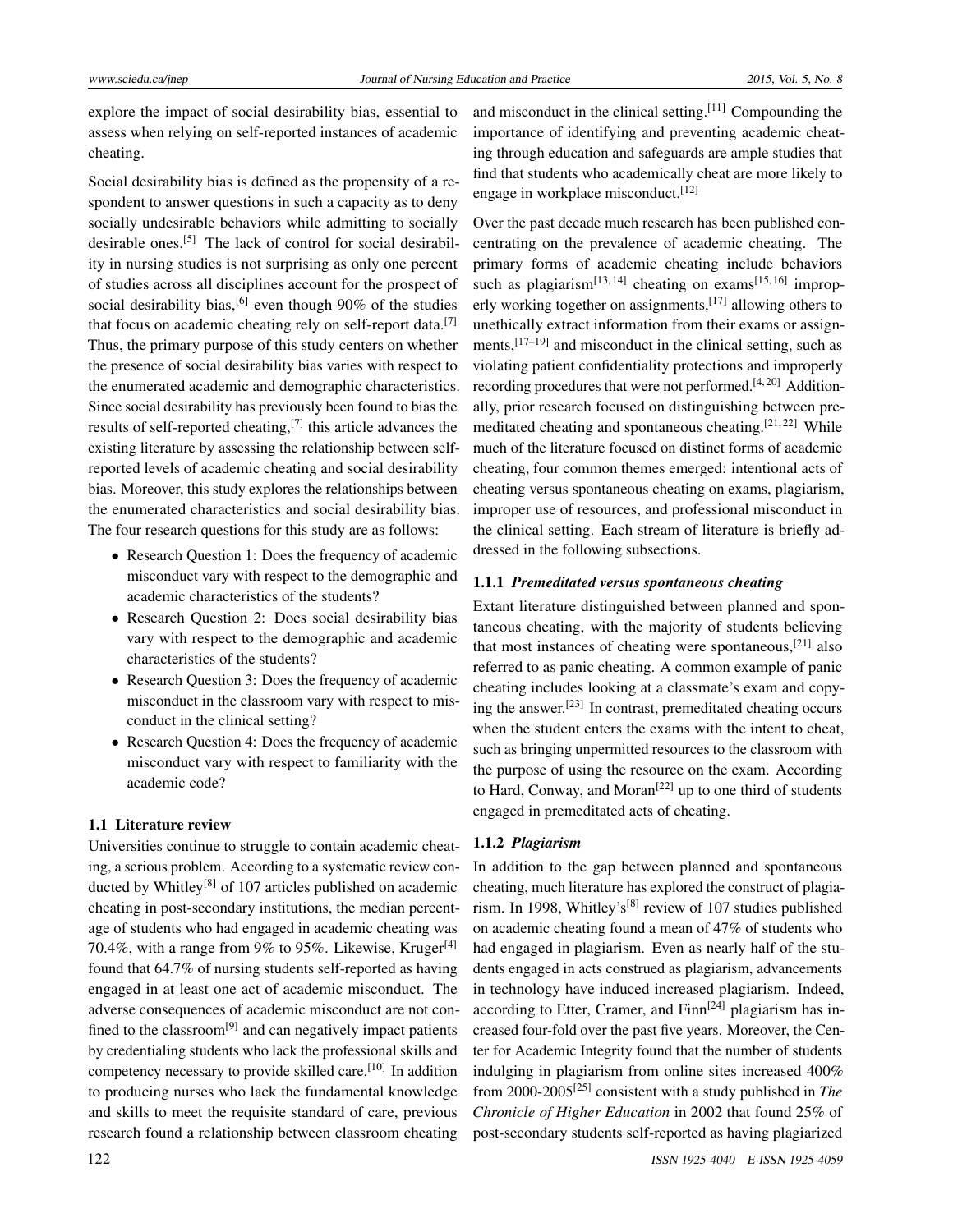from online sources by cutting and pasting, without attributing credit.[\[26\]](#page-13-12) Furthermore, extant research also indicated that the prevalence of plagiarism transcended geographical boundaries and was also subject to cultural differences. For example, one university in China classified plagiarism as copying over 1000 words without attributing credit to the original author, the punishment being a serious warning.<sup>[\[27\]](#page-13-13)</sup>

# 1.1.3 *Improper use of resources*

Another stream of literature focused on the improper use of resources. The existing literature reflected a variety of methods through which nursing students improperly use resources, such as seeking assistance on homework from practitioners and then submitting the assignment as their own work $[28]$ and creating false excuses to delay taking an exam or other assessment measures.[\[29\]](#page-13-15) Other improper uses the literature elucidated include purchasing papers, improperly obtaining and/or distributing exams, using unauthorized resources on an assignment, and falsifying data.<sup>[\[30\]](#page-13-16)</sup> Alarmingly, to facilitate improper uses of resources, several websites have emerged, dedicated to provide students with a systematic manual on how to cheat successfully.<sup>[\[31\]](#page-13-17)</sup>

### 1.1.4 *Professional misconduct in the clinical setting*

Clinical misconduct is the remaining central stream of literature relating to misconduct in the nursing field. $[4, 20]$  $[4, 20]$  $[4, 20]$  Forms of clinical misconduct include improperly disclosing information about a patient in violation of privacy laws; damaging or stealing a patients personal effects; and falsifying medical records, *e.g.*, erroneously stating an assessment was con-ducted.<sup>[\[20\]](#page-13-6)</sup> Several studies found a correlation between prevalence of academic cheating and clinical misconduct. $[4, 11]$  $[4, 11]$  $[4, 11]$ 

#### 2. METHODOLOGY

The population for this study included all students who declared a nursing major at a mid-sized public university in the Upper Midwest (herein referred to as University X) during the Spring 2014 semester. The Department of Nursing at University X offers a bachelor's degree, MSN, post-graduate certificates, and the DNP. According to the 2014 spring semester institutional reports, the Department of Nursing had 1,340 students. For the purposes of this study, students were classified as pre-nursing (not yet admitted into the baccalaureate program), Terms 1, 2, 3, and 4 within the nursing program (representing admitted students and their respective cohorts, with term 4 comprised of students in their final semester of the program), masters, graduate certificate, and DNP. Additionally, University X has a modified honor code that provides general definitions of acts considered academic cheating, as well as the governing procedural process initiated when students are accused of cheating. University X permits the use of proctors during exams. The Department of

Nursing, however, does not have a department specific honor code.

#### 2.1 Response rate

A census was employed to ensure all members of the population had an opportunity to complete the survey. The population was obtained from a list maintained by University X. The list contained the names of the students and their email addresses. The survey was electronically administered to all 1,340 students via their official university email account. A total of 626 surveys were completed for a response rate of 46.7%.

#### 2.2 Survey instrumentation

The data were collected using the following scales: (a) a modified version of the *Survey of Student Academic Misconduct* as developed by Hard, Conway, and Moran<sup>[\[22\]](#page-13-8)</sup> to measure the level of self-reported academic cheating; (b) the clinical misconduct section developed by McCrink<sup>[\[20\]](#page-13-6)</sup> to measure student misconduct in the clinical setting; (c) the *M-C1(10) Social Desirability Scale*, as developed by Strahan and Ger-basi,<sup>[\[32\]](#page-13-18)</sup> to guard against social desirability bias.

# Student academic cheating and professional misconduct.

To measure the dependent variable, the prevalence of undergraduate academic cheating by nursing students, the statements contained on Hard *et al.*'s[\[22\]](#page-13-8) *Survey of Student Academic Misconduct* were adopted for the purposes of this study. The *Survey of Student Academic Misconduct* scale was selected as it entailed statements that correlated with the frequent forms of academic cheating identified in the literature. Additionally, nine questions were adopted from the McCrink<sup>[\[20\]](#page-13-6)</sup> study that focused on student misconduct in the clinical setting.

M-C1(10) social desirability scale. To measure the mediating variable, social desirability bias, the Strahan and Gerbasi *M-C1(10) Social Desirability Scale* was used. This survey was designed to control for social desirability bias and is frequently used when conducting self-report surveys. The 10 question M-C1(10) is a short form version of the 33 question *Marlowe-Crowe Social Desirability Scale*. [\[32\]](#page-13-18) The scale was originally validated by Strahan and Gerbasi<sup>[\[32\]](#page-13-18)</sup> that utilized a study involving 500 undergraduate students. The M-C1(10) Scale was found to be strongly correlated with the longer Marlowe-Crowne scale, with an alpha score greater than 0.80.

# 3. RESULTS

The results are presented in three sections. The first section describes the characteristics of the participants. The second section presents a descriptive analysis of the items used to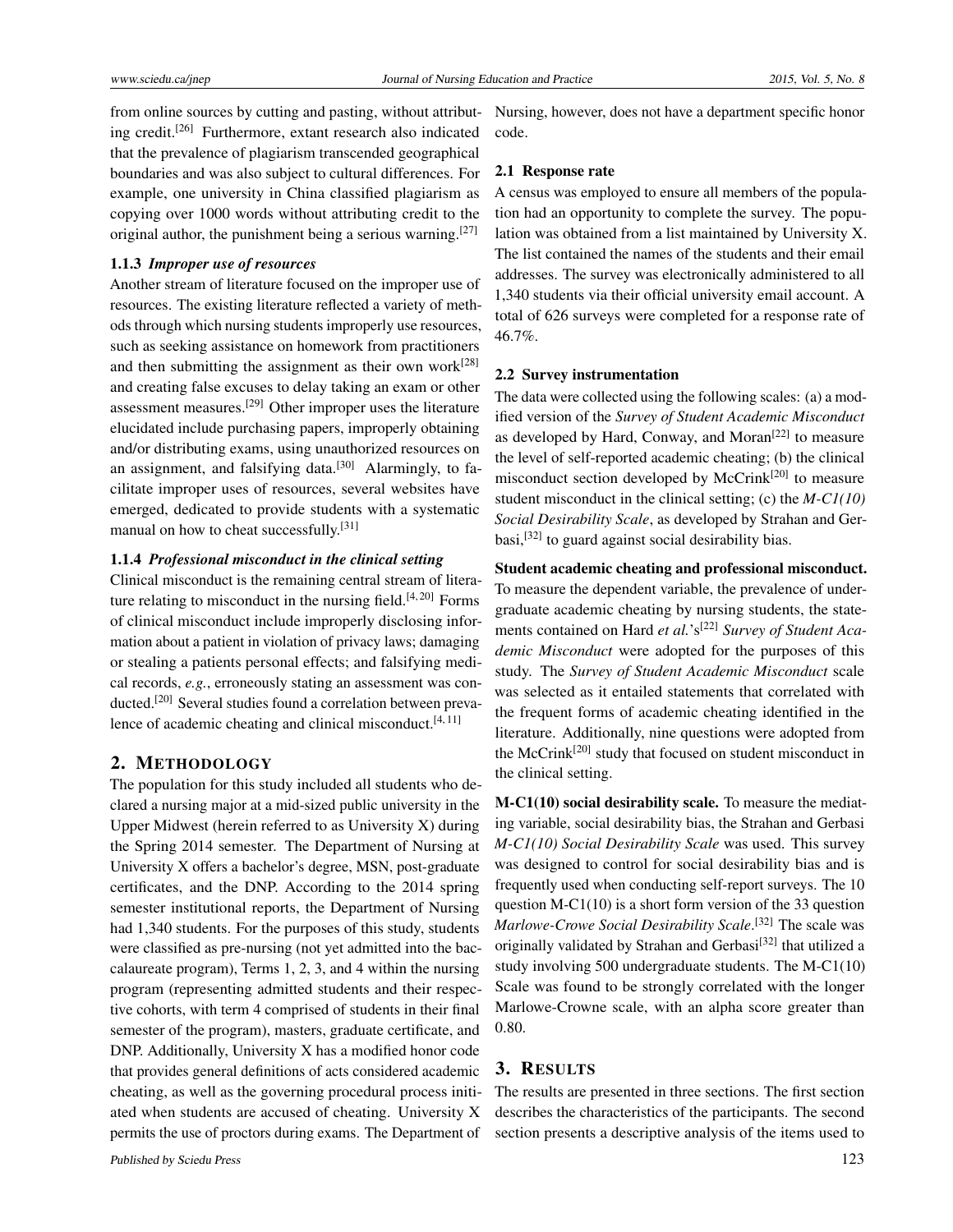measure misconduct. The third section presents the evidence to address the research questions.

# 3.1 Demographic and academic characteristics of the participants

A total of  $N = 657$  participants responded to the survey; however,  $4.6\%$  (n = 31) did not complete the 25 items concerning misconduct, and so they were excluded from the analysis, with a valid response rate of 46.7%. Table 1 and Table 2 summarize the demographic and academic characteristics of  $N = 626$  participants who completed the items concerning misconduct.

90.7%). Their ages ranged from 18 to 65 years, but the majority ( $n = 403, 64.1\%$ ) were 18 to 21 years old. The most frequent educational level of their parents ( $n = 229, 36.5\%$ ) was a Bachelor degree. Most of the students  $(n = 422, 67.3\%)$ attended the main campus. Approximately one half of the students ( $n = 307, 49.0\%$ ) were in the Pre-nursing or Nursing Term 1 program; the others were in Nursing Term 2, 3, or 4  $(n = 244, 38.9\%)$  or pursuing postgraduate degrees  $(n = 60,$ 11.7%). About two thirds of the students ( $n = 419, 66.8\%$ ) had completed fewer than 90 credits. The majority  $(n =$ 67.5%) had a cumulative GPA between 3.50 and 4.00. Most participants ( $n = 528$ , 84.2%) reported that they were very familiar, familiar, or somewhat familiar with the university honor code.

The sample was dominated by female participants ( $n = 569$ ,

**Table 1.** Demographic characteristics of the participants  $(N = 626)$ 

| $\sigma$ T<br>Characteristic          | Category                | $\boldsymbol{N}$ | $\frac{0}{0}$ |
|---------------------------------------|-------------------------|------------------|---------------|
|                                       | Male                    | 57               | 9.1%          |
| Gender                                | Female                  | 569              | 90.7%         |
|                                       | 18-19                   | 198              | 31.6%         |
|                                       | $20 - 21$               | 205              | 32.5%         |
|                                       | $22 - 23$               | 63               | 10.0%         |
|                                       | $24 - 25$               | 10               | 1.6%          |
| Age (Years)                           | $26 - 35$               | 89               | 14.1%         |
|                                       | $36 - 45$               | 39               | 6.2%          |
|                                       | $46 - 55$               | 17               | 2.7%          |
|                                       | 56-65                   | 5                | 0.8%          |
|                                       | Never attended college  | 95               | 15.2%         |
|                                       | Some college, no degree | 202              | 32.2%         |
| Highest level of education of parents | <b>Bachelor Degree</b>  | 229              | 36.5%         |
|                                       | Graduate Degree         | 101              | 16.1%         |

#### 3.2 Descriptive analysis

Academic misconduct. Academic misconduct (*i.e.*, cheating in classroom settings) was measured using 16 items with a dichotomous response format (1, Yes or 0, No). The overall frequency of academic cheating is contained in Table 3, segmented into (a) pre-nursing (declared major but not admitted into nursing program); (b) terms 1-4 (admitted into program); (c) composite score for students in terms 1-4; (d) total undergraduate cheating; (e) masters program; (f) graduate certificate; (g) DNP; and (h) composite percentage for all graduate students. Overall, the majority of undergraduate students (53.8%) admitted to having engaged in at least one act of academic cheating during the preceding semester. Prenursing students (56.6%) reported having cheated at least once at a slightly higher rate than undergraduate students who were admitted into the nursing program (51.2%). In

contrast, only 36.5% of graduate students reported having engaged in academic cheating during the preceding semester. In addition to looking at academic cheating in the classroom, Table 3 also contains self-reported levels of students having engaged in professional misconduct within the clinical setting. Misconduct in the clinical setting was limited to undergraduate students admitted into the nursing program and currently enrolled in terms 2, 3, or 4, as they were the only terms in which the students were required to have been engaged in the clinical setting during the previous semester. As illustrated in Table 3, 35.2% of respondents admitted having engaged in at least one act of misconduct in the clinical setting, with term 2 students having the highest rate (39.7%). Table 5 contains the distinct actions construed as misconduct within the clinical setting, with the overall percentages of students having reported engaging in said behavior.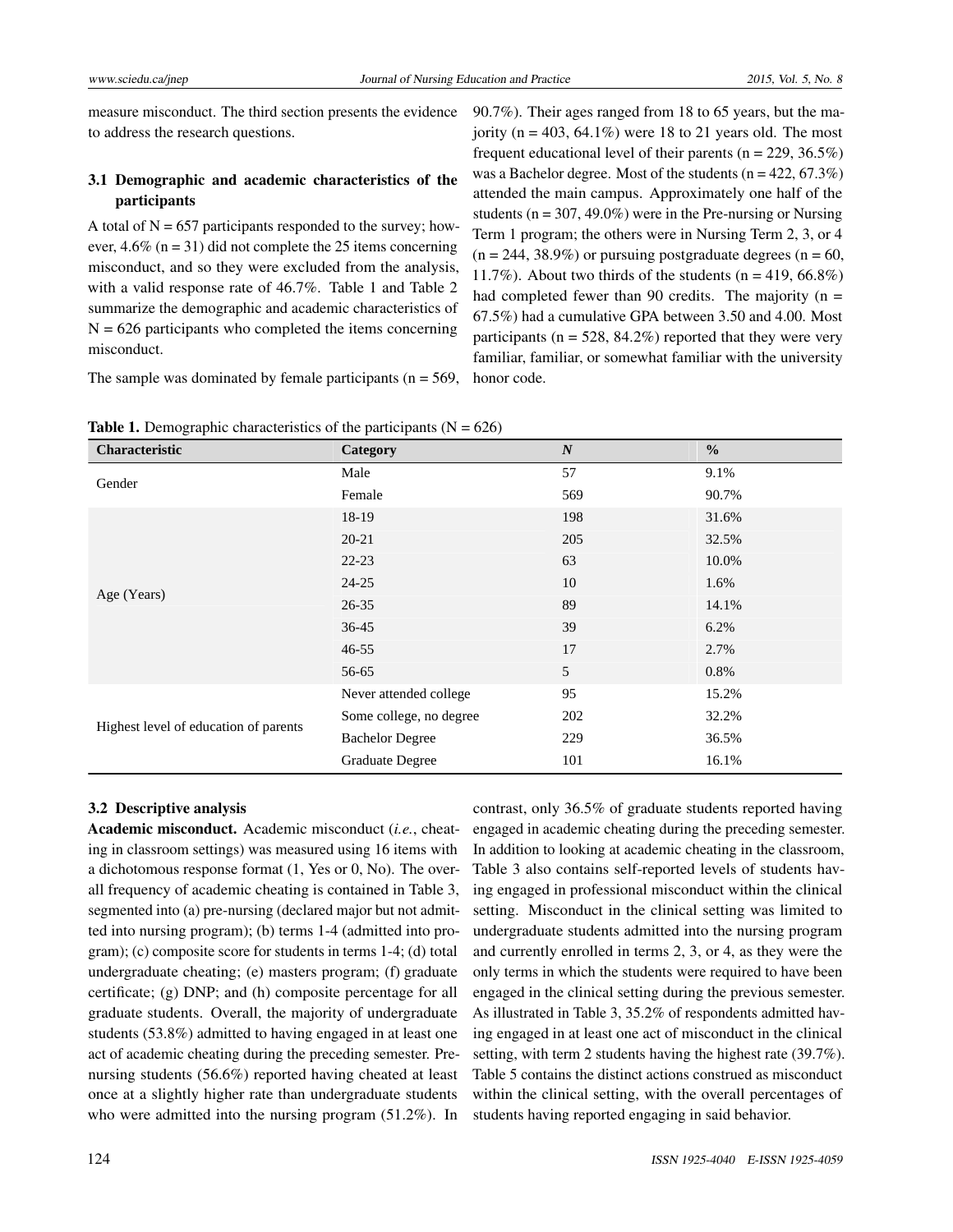| Characteristic              | Category             | $\boldsymbol{N}$ | $\frac{0}{0}$ |
|-----------------------------|----------------------|------------------|---------------|
|                             | Pre-nursing          | 264              | 42.1%         |
|                             | Nursing Term 1       | 43               | $6.9\%$       |
|                             | Nursing Term 2       | 78               | 12.4%         |
|                             | Nursing Term 3       | 58               | 9.3%          |
| Program                     | Nursing Term 4       | 108              | 17.2%         |
|                             | Master's Degree      | 56               | 8.9%          |
|                             | Graduate Certificate | $\overline{4}$   | 0.6%          |
|                             | <b>DNP</b>           | 14               | 2.2%          |
|                             | $0 - 29$             | 145              | 23.1%         |
|                             | 30-59                | 138              | 22.0%         |
| Semester credits completed  | 60-89                | 122              | 19.5%         |
|                             | $\geq 90$            | 161              | 25.7%         |
|                             | Graduate student     | 57               | 9.1%          |
|                             | 3.75-4.00            | 252              | 40.2%         |
|                             | 3.50-3.74            | 170              | 27.1%         |
|                             | 3.25-3.49            | 120              | 19.1%         |
|                             | 3.00-3.24            | 53               | 8.5%          |
| Cumulative GPA              | 2.75-2.99            | 16               | 2.6%          |
|                             | 2.50-2.74            | 9                | 1.4%          |
|                             | 2.25-2.49            | 3                | 0.5%          |
|                             | 2.00-2.24            | 1                | 0.2%          |
|                             | $\leq 1.99$          | $\overline{c}$   | 0.3%          |
|                             | Very familiar        | 103              | 16.4%         |
|                             | Familiar             | 215              | 34.3%         |
| Familiarity with University | Somewhat familiar    | 210              | 33.5%         |
| honor code                  | Somewhat unfamiliar  | 33               | 5.3%          |
|                             | Unfamiliar           | 49               | 7.8%          |
|                             | Very unfamiliar      | 17               | 2.7%          |

**Table 2.** Academic characteristics of participants  $(N = 626)$ 

While Table 3 provides the overall levels of cheating, the frequencies of the responses are summarized in Table 4, classified into four categories to better understand the forms of cheating: (a) plagiarism; (b) improper use (of paper, materials, or data); (c) planned cheating; and (d) spontaneous cheating. The majority of students (65.6% to 99.2%) did not admit to cheating depending on the item. The most frequent form of cheating was plagiarism, specifically (a) Worked with another student on material to be submitted for academic evaluation when the instructor had not authorized working together ( $n = 216, 34.4\%$ ); (b) Copied information directly, or in slightly modified form, from either Internet websites or other sources without proper acknowledgement to the original author or source ( $n = 167, 26.6\%$ ); or (c) Submitted the same work, or substantially the similar work, in more than one course without prior consent of the evaluating instructors ( $n = 68$ , 10.8%); and spontaneous cheating, specifically, Did not plan, but did copy an examination  $(n = 87)$ , 13.9%). The least frequent form of cheating was improper use of paper, materials, or data, specifically (a) Improperly

acquired or distributed examinations ( $n = 5$ , 0.8%) and (b) Bought papers for purposes of turning them in as your own work ( $n = 5, 0.8\%$ ).

Professional misconduct in clinical settings in the previous semester was measured using nine items with a dichotomous response format (1, Yes or 0, No) for  $N = 244$  undergraduate nursing students in terms 2, 3, and 4. The frequencies of the responses are summarized in Table 5.

The vast majority of participants (77.5% to 99.6%) did not admit to professional misconduct, depending on the item. The most frequent forms of professional misconduct were (a) Discussed clients in public places or with nonmedical personnel ( $n = 55$ , 22.5%); and (b) Reported or recorded vital signs that were not taken or recalled accurately  $(n = 31,$ 21.7%). The least frequent forms of professional misconduct were (a) Recorded medications as given when they were not given and Lost, broke, or damaged clients' belongings and did not report it ( $n = 1, 0.4\%$ ).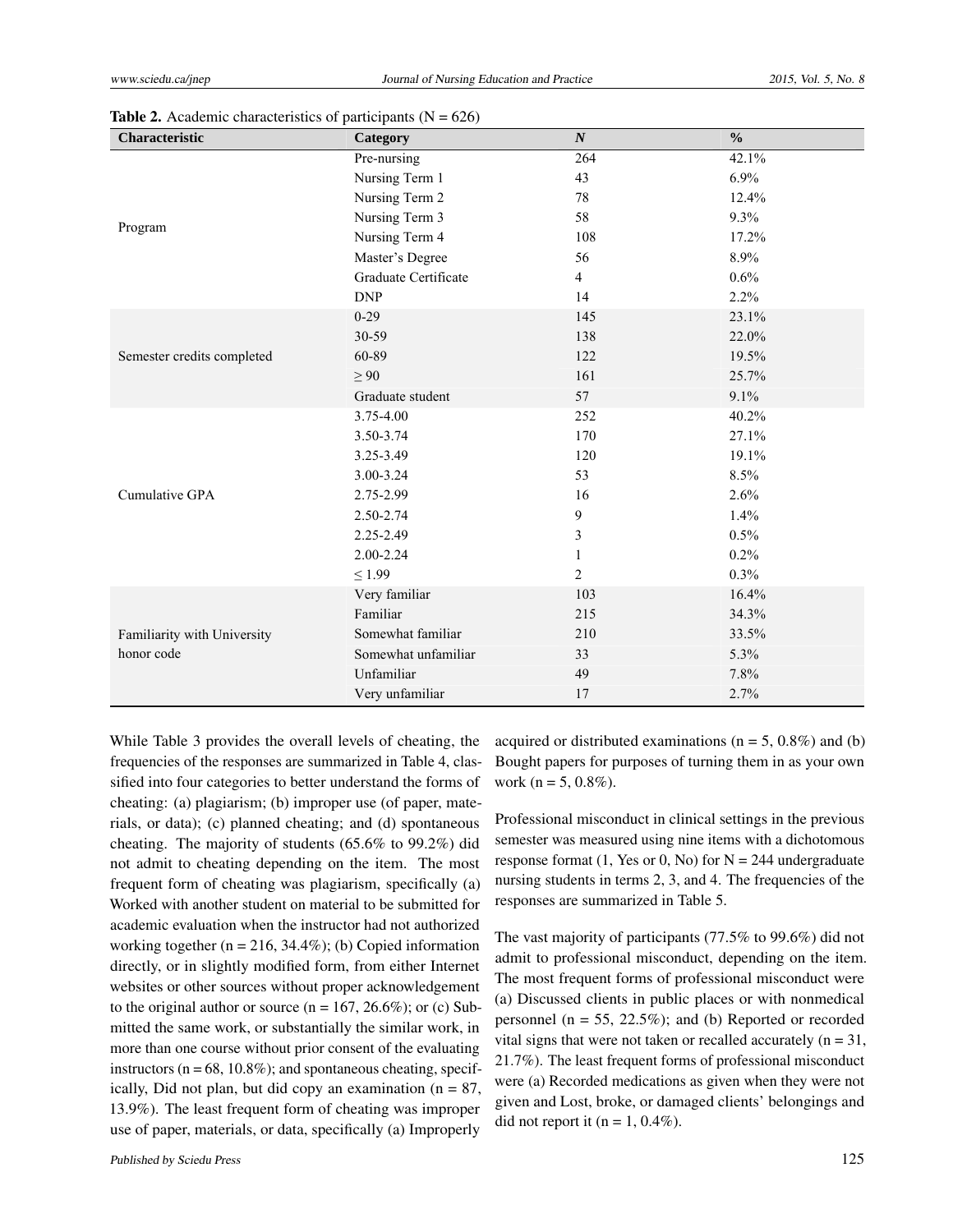Composite scores for misconduct. The frequencies of "Yes" responses (scoring 1) provided by each participant for the items measuring the five categories of misconduct, specifically (a) plagiarism; (b) improper use; (c) planned cheating; (d) spontaneous cheating; and (e) professional misconduct were composited by summation. The composite scores represented the extent of misconduct in each category reported by each participant. Figure 1 presents the frequency distributions of the composite scores for the five categories of misconduct. The descriptive statistics, including reliability analysis, are presented in Table 6.

The internal consistency reliability of the five variables was adequate, indicated by the results of the reliability analysis for the dichotomous scores that constituted each variable (Kuder-Richardson 20 coefficient  $\geq$  .6). The results justified addition of the scores to construct composite variables. Strong positive skewness proved characteristic feature of the frequency distributions of the composite variables. Each frequency distribution had a conspicuous mode corresponding to zero items of misconduct. Zero was median score for each category.

Social desirability bias. The responses to the 10 items in the short form of the Crown-Marlowe Social Desirability Scale were initially coded as  $True = 1$  and  $False = 0$ . The scores for the five socially undesirable items (2, 5, 6, 7, and 10) were reversed to True = 0; False = 1. Consequently, a

score of 1 meant that that the participant was deliberately trying to portray him/herself positively, by endorsing a socially desirable behavior. The most frequent scores of 1 were for (a) I always try to practice what I preach ( $n = 589, 93.9\%$ ); (b) I am always willing to admit it when I make a mistake  $(n = 476, 75.9\%)$ ; (c) I never resent being asked to return a favor ( $n = 466, 74.3\%$ ) and (d) I sometimes try to get even rather than forgive and forget ( $n = 456, 72.7\%$ ). The scores are displayed in Table 7.

The scores for each participant were summated to operationalize the Social Desirability Scale, ranging from 1 to 10, such that the higher the score, the higher the level of social desirability bias. The internal consistency reliability of this scale proved adequate (Kuder-Richardson  $20 = .609$ ). The frequency distribution histogram in Figure 2 indicates that that Social Desirability Scale appeared visually to approximate normality, reflected by its fit to a bell-shaped curve. The descriptive statistics ( $M = 5.76$ ; Mdn = 6.00; SD = 2.1; Skewness = -0.20) reflected the central tendency of the scale. A lower score on the Social Desirability Scale  $(< 5)$  indicated that less than half of the students exhibited a low to moderate propensity for endorsing socially desirable behaviors  $(n =$ 276, 44.0%). A higher score on the Social Desirability Scale (> 5) implied that more than a half of the students exhibited a higher propensity for endorsing socially desirable behaviors  $(n = 351, 56.0\%).$ 

Table 3. Prevalence of cheating among students based upon program level

| <b>Item</b>                                 | N <sub>0</sub>   |               | Yes              |               |
|---------------------------------------------|------------------|---------------|------------------|---------------|
|                                             | $\boldsymbol{N}$ | $\frac{9}{6}$ | $\boldsymbol{n}$ | $\frac{0}{0}$ |
| <b>Academic Cheating:</b>                   |                  |               |                  |               |
| Pre-nursing                                 | 115              | 43.4%         | 150              | 56.6%         |
| Undergraduate Admitted into Nursing Program |                  |               |                  |               |
| <b>Nursing Term 1</b><br>$\bullet$          | 18               | 41.9%         | 25               | 58.1%         |
| <b>Nursing Term 2</b><br>٠                  | 33               | 42.3%         | 45               | 57.7%         |
| <b>Nursing Term 3</b><br>٠                  | 34               | 58.6%         | 24               | 41.4%         |
| <b>Nursing Term 4</b><br>$\bullet$          | 55               | 50.9%         | 53               | 49.1%         |
| <b>Total Admitted into Program</b><br>٠     | 140              | 48.8%         | 147              | 51.2%         |
| <b>Total Undergraduate Nursing</b>          | 255              | 46.2%         | 297              | 53.8%         |
| <b>Graduate Nursing Program</b>             |                  |               |                  |               |
| <b>Masters</b><br>$\bullet$                 | 34               | 60.7%         | 22               | 39.3%         |
| Graduate Certificate                        | 3                | 75%           | 1                | 25%           |
| <b>DNP</b><br>٠                             | 10               | 71.4%         | 4                | 28.6%         |
| <b>Total Graduate</b>                       | 47               | 63.5%         | 27               | 36.5%         |
| <b>Clinical Misconduct</b>                  |                  |               |                  |               |
| Nursing Term 2                              | 47               | 60.3%         | 31               | 39.7%         |
| <b>Nursing Term 3</b>                       | 41               | 70.7%         | 17               | 29.3%         |
| Nursing Term 4                              | 70               | 64.8%         | 38               | 35.2%         |
| <b>Total Misconduct in Clinical Setting</b> | 158              | 64.8%         | 86               | 35.2%         |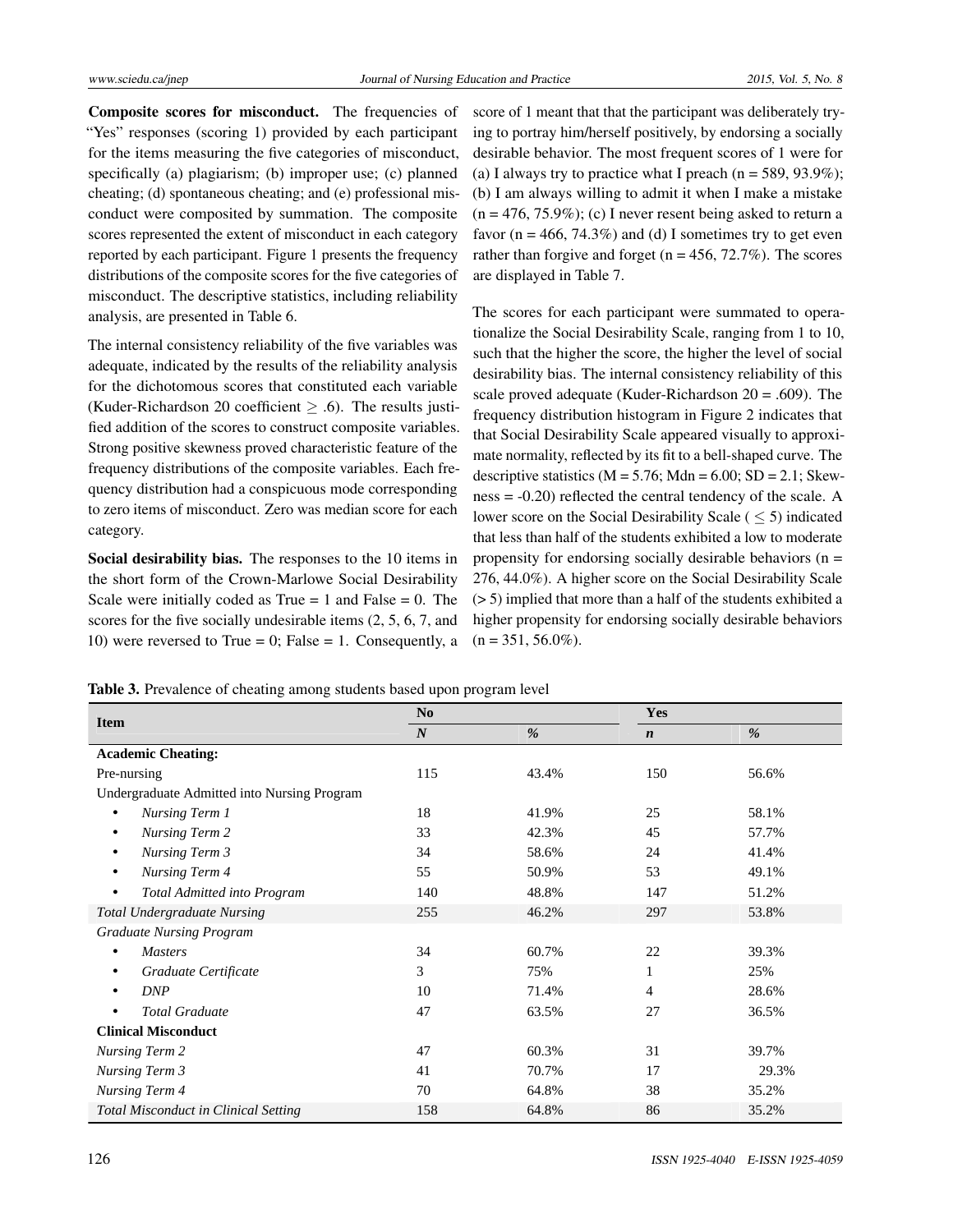# Table 4. Frequencies of responses to items measuring academic misconduct

|                                                                                                                                                                               | N <sub>0</sub>   |       | Yes              |       |
|-------------------------------------------------------------------------------------------------------------------------------------------------------------------------------|------------------|-------|------------------|-------|
| <b>Item</b>                                                                                                                                                                   | $\boldsymbol{N}$ | %     | $\boldsymbol{n}$ | %     |
| Plagiarism:                                                                                                                                                                   |                  |       |                  |       |
| Worked with another student on material to be submitted for academic evaluation when<br>the instructor had not authorized working together.                                   | 411              | 65.6% | 216              | 34.4% |
| Copied information directly, or in slightly modified form, from either Internet websites<br>or other sources without proper acknowledgement to the original author or source. | 460              | 73.4% | 167              | 26.6% |
| Submitted the same work, or substantially the similar work, in more than one course<br>without prior consent of the evaluating instructor(s).                                 | 559              | 89.2% | 68               | 10.8% |
| Realized that during an exam that another student wanted to copy from your paper, and<br>allowed that student to copy.                                                        | 571              | 91.1% | 56               | 8.9%  |
| Prepared work for another student to submit for academic evaluation.                                                                                                          | 592              | 94.4% | 35               | 5.6%  |
| Sold or lent papers so another student could turn them in as his or her own work.                                                                                             | 615              | 98.1% | 12               | 1.9%  |
| Submitted another's material as one's own for academic evaluation.                                                                                                            | 616              | 98.2% | 11               | 1.8%  |
| <b>Improper</b> use:                                                                                                                                                          |                  |       |                  |       |
| Used unauthorized material or fabricated data in an academic exercise: for example,<br>falsifying data in a research paper or laboratory activity.                            | 581              | 92.7% | 46               | 7.3%  |
| Improperly acquired or distributed examinations.                                                                                                                              | 622              | 99.2% | 5                | 0.8%  |
| Bought papers for purposes of turning them in as your own work.                                                                                                               | 622              | 99.2% | 5                | 0.8%  |
| <b>Planned cheating:</b>                                                                                                                                                      |                  |       |                  |       |
| Planned and copied during an examination.                                                                                                                                     | 590              | 94.1% | 37               | 5.9%  |
| Planned to and then used unauthorized materials during an exam when the instructor has<br>not approved their use.                                                             | 602              | 96.0% | 25               | 4.0%  |
| Planned to and then allowed another person to copy from your paper during an<br>examination.                                                                                  | 602              | 96.0% | 25               | 4.0%  |
| <b>Spontaneous cheating:</b>                                                                                                                                                  |                  |       |                  |       |
| Did not plan, but did copy an examination.                                                                                                                                    | 540              | 86.1% | 87               | 13.9% |
| Did not plan to, but did use unauthorized materials or devices during an examination.                                                                                         | 598              | 95.4% | 29               | 4.6%  |
| Did not plan to, but did allow another person to copy from your paper during an.<br>examination.                                                                              | 574              | 91.5% | 53               | 8.5%  |

Table 5. Frequencies of responses for 9 items measuring professional misconduct

| <b>Item</b>                                                                                                                 |     |       | <b>Yes</b>       |       |
|-----------------------------------------------------------------------------------------------------------------------------|-----|-------|------------------|-------|
|                                                                                                                             | N   | $\%$  | $\boldsymbol{n}$ | $\%$  |
| Discussed clients in public places or with nonmedical personnel                                                             | 189 | 77.5% | 55               | 22.5% |
| Reported or recorded vital signs that were not taken or recalled accurately                                                 | 213 | 87.3% | 31               | 21.7% |
| Recorded client responses to treatments or medications that were not assessed                                               | 221 | 90.6% | 23               | 9.4%  |
| Reported or recorded treatments that were not performed or observed                                                         | 223 | 91.4% | 21               | 8.6%  |
| Attempted to perform a procedure on a client without adequate knowledge or failed<br>to obtain guidance from the instructor | 228 | 93.4% | 16               | 6.6%  |
| Broke sterile technique and neither reported it nor replaced contaminated items                                             | 230 | 94.3% | 14               | 5.7%  |
| Not reporting an incident or error that involves a client                                                                   | 231 | 94.7% | 13               | 5.3%  |
| Recorded medications as given when they were not given                                                                      | 243 | 99.6% |                  | 0.4%  |
| Lost, broke, or damaged clients' belongings and did not report it                                                           | 243 | 99.6% |                  | 0.4%  |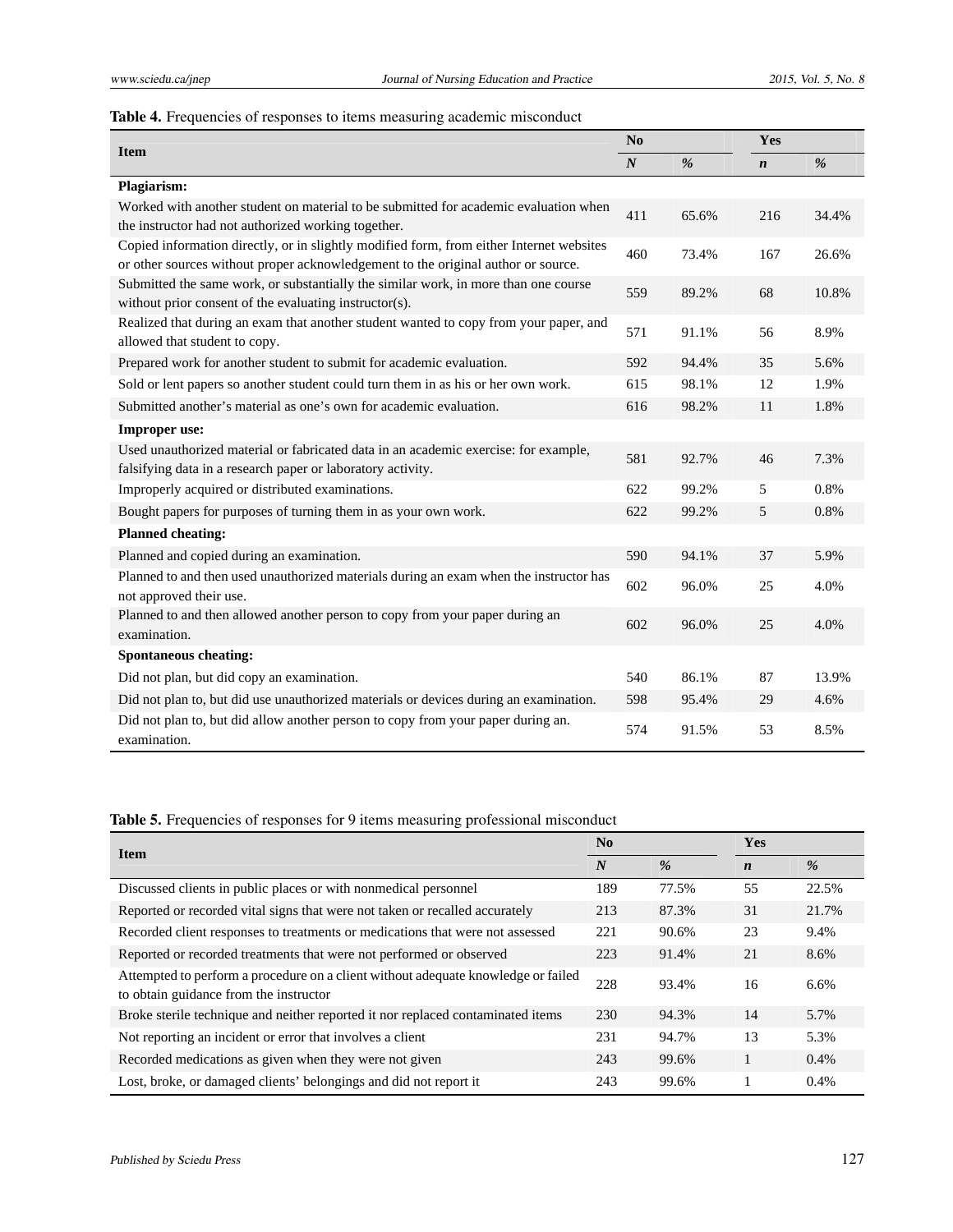

Figure 1. Frequency distributions of five categories of misconduct

Table 6. Descriptive statistics and reliability analysis for the five categories of misconduct

| <b>Category of Misconduct</b>  | $\boldsymbol{M}$ | <b>Mdn</b> | <b>Mode</b> | <b>SD</b> | <b>Skewness</b> | <b>Reliability coefficient</b> |
|--------------------------------|------------------|------------|-------------|-----------|-----------------|--------------------------------|
| Plagiarism                     | .90              |            |             | 1.21      | 1.51            | .686                           |
| Improper Use                   | .09              |            |             | 0.33      | 4.47            | .622                           |
| <b>Planned Cheating</b>        | .14              |            |             | 0.47      | 3.92            | .598                           |
| <b>Spontaneous Cheating</b>    | .27              |            |             | 0.60      | 2.26            | .606                           |
| <b>Professional Misconduct</b> | .72              |            |             | 1.29      | 2.62            | .701                           |

Table 7. Frequency distribution of responses to the 10 items in the social desirability scale

| <b>Item</b>                                                                        |                  | $Score = 0$   | $Score = 1$      |               |  |
|------------------------------------------------------------------------------------|------------------|---------------|------------------|---------------|--|
|                                                                                    | $\boldsymbol{n}$ | $\frac{0}{0}$ | $\boldsymbol{n}$ | $\frac{0}{0}$ |  |
| 4. I always try to practice what I preach.                                         | 38               | $6.1\%$       | 589              | 93.9%         |  |
| 3. I am always willing to admit it when I make a mistake.                          | 151              | 24.1%         | 476              | 75.9%         |  |
| 8. I never resent being asked to return a favor.                                   | 161              | 25.7%         | 466              | 74.3%         |  |
| 5. I sometimes try to get even rather than for give and forget.                    | 171              | 27.3%         | 456              | 72.7%         |  |
| 2. There have been occasions when I took advantage of someone.                     | 227              | 36.2%         | 400              | 63.8%         |  |
| 7. There have been occasions when I felt like smashing things.                     | 285              | 45.5%         | 342              | 54.5%         |  |
| 9. I have never been irked when people expressed ideas very different from my own. | 380              | 60.6%         | 247              | 39.4%         |  |
| 10. I have never deliberately said something that hurt someone's feelings.         | 332              | 53.0%         | 295              | 37.0%         |  |
| 6. At times I have really insisted on having things my own way.                    | 447              | 71.3%         | 180              | 28.7%         |  |
| 1. I like to gossip at times.                                                      | 469              | 74.8%         | 158              | 25.2%         |  |

### 3.3 Research questions

# 3.3.1 *Does the frequency of misconduct vary with respect to the demographic and academic characteristics of the students?*

Because the frequency distributions of the composite scores for each category of misconduct deviated strongly from normality, non-parametric statistics were applied to address this question. Spearman's rank correlation coefficients (rho) were computed to determine if correlations existed between the ordinal scores for the students' demographic and academic characteristics (age, highest level of parents' education, semester credits completed, and cumulative GPA) and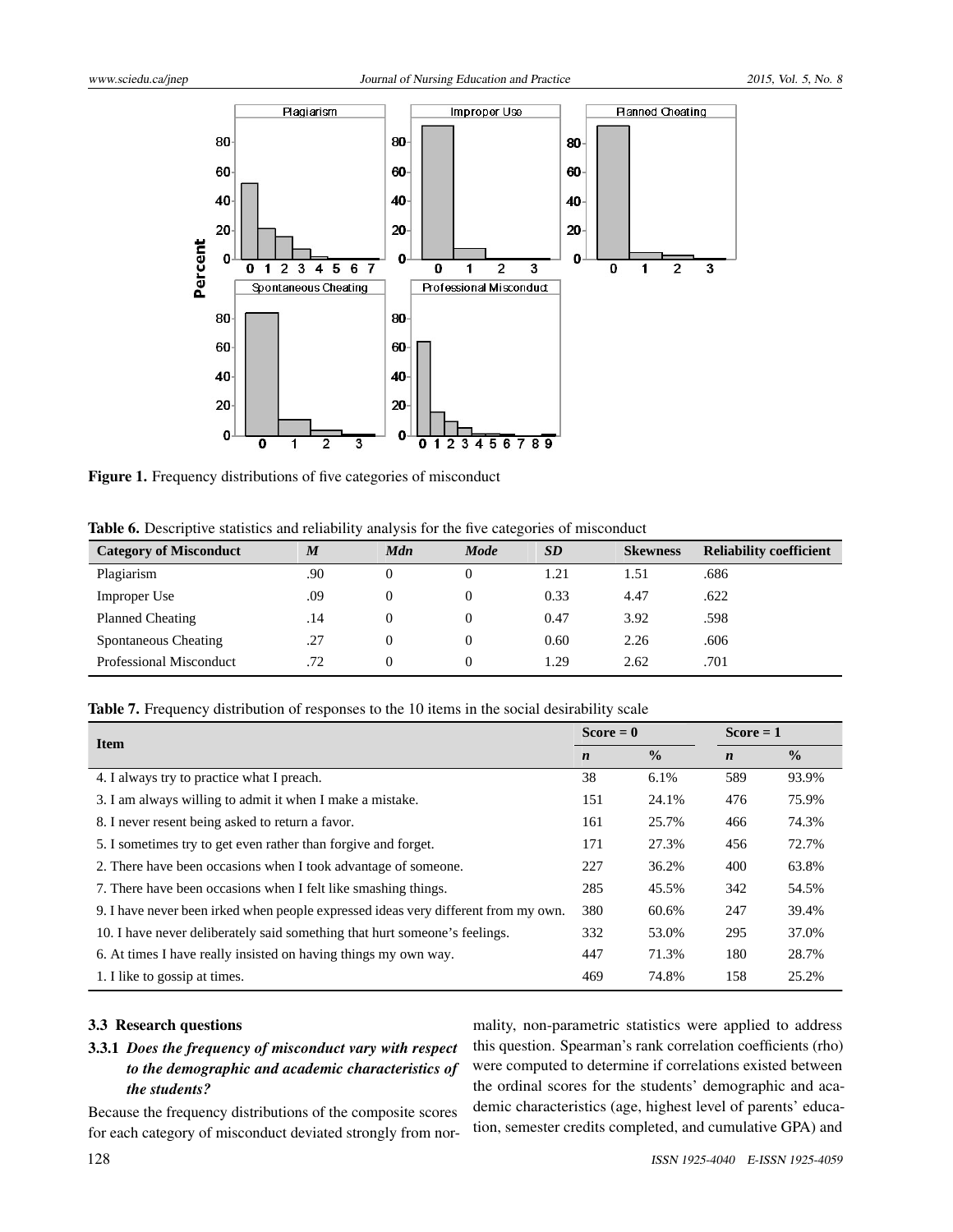the frequencies of the five categories of misconduct. The results are presented in Table 8.



Figure 2. Frequency distribution of the social desirability scale ( $N = 626$ )

*Note. High score = high propensity for endorsing socially desirable behaviors*

Plagiarism frequency was significantly negatively correlated with age and semester credits completed, implying that plagiarism was most frequent among the younger students with less semester credits completed; planned cheating was also significantly negatively correlated with age, an implication that younger students engaged in this misconduct most frequently. The frequency of spontaneous cheating was significantly negatively correlated with age and semester credits completed, implying that spontaneous cheating was most

frequent among the younger students with fewer semester credits completed; and, finally, the regularity of professional misconduct among nursing students in terms 2, 3, and 4 was profoundly negatively correlated with age, suggesting that professional misconduct was most prevalent among the younger nursing students.

Pearson's Chi Square tests using Cramer's V coefficients to indicate the effect size were computed to determine whether associations existed between the frequencies of the nominal demographic and gender of the students and the frequencies of the five categories of misconduct. As reflected in Table 9, the results reveal that there was not a significant difference between gender and any of the five classifications of cheating.

# 3.3.2 *Does social desirability bias vary with respect to the demographic and academic characteristics of the students?*

Because the frequency distributions of the composite scores for each category of misconduct deviated strongly from normality, non-parametric statistics were applied to address this question. Spearman's rank correlation coefficients (rho) were computed to determine whether correlations existed between the ordinal scores for the demographic and academic characteristics of the students (age, highest level of parents' education, semester credits completed, and cumulative GPA) and the Social Desirability Scale. The results are presented in Table 10.

| <b>Characteristic</b>                  | <b>Plagiarism</b> | <b>Improper</b> use | <b>Planned cheating</b> | <b>Spontaneous cheating</b> | <b>Professional misconduct</b> |
|----------------------------------------|-------------------|---------------------|-------------------------|-----------------------------|--------------------------------|
| Age                                    | $-.228*$          | $-.063$             | $-187*$                 | $-.178*$                    | $-176*$                        |
| Highest level<br>of parents' education | .034              | .047                | .033                    | .046                        | $-.011$                        |
| Semester credits<br>completed          | $-.144*$          | $-.060$             | $-.042$                 | $-142*$                     | $-.015$                        |
| Cumulative GPA                         | .077              | $-.021$             | .023                    | .077                        | $-.013$                        |

*\** Significant correlation (*p* < .05)

| <b>Table 9.</b> Associations (Cramer's V) between nominal student characteristics and frequencies of misconduct |  |  |  |  |  |  |
|-----------------------------------------------------------------------------------------------------------------|--|--|--|--|--|--|
|-----------------------------------------------------------------------------------------------------------------|--|--|--|--|--|--|

| <b>Student Characteristic</b> | Plagiarism | Improper use | <b>Planned cheating</b> |      | Spontaneous cheating Professional misconduct |
|-------------------------------|------------|--------------|-------------------------|------|----------------------------------------------|
| Gender                        | 084        |              |                         | .067 |                                              |

*Note.* \* Significant association (*p* < .05)

The Social Desirability Scale was significantly positively correlated with age and semester credits completed, implying that social desirability bias was most frequent among the older students with more semester credits completed. The Social Desirability Scale was significantly negatively correlated

with the highest level of parents' education, implying that social desirability bias was less frequent among the students whose parents had a higher education level.

Kruskal-Wallis tests were conducted to indicate if the median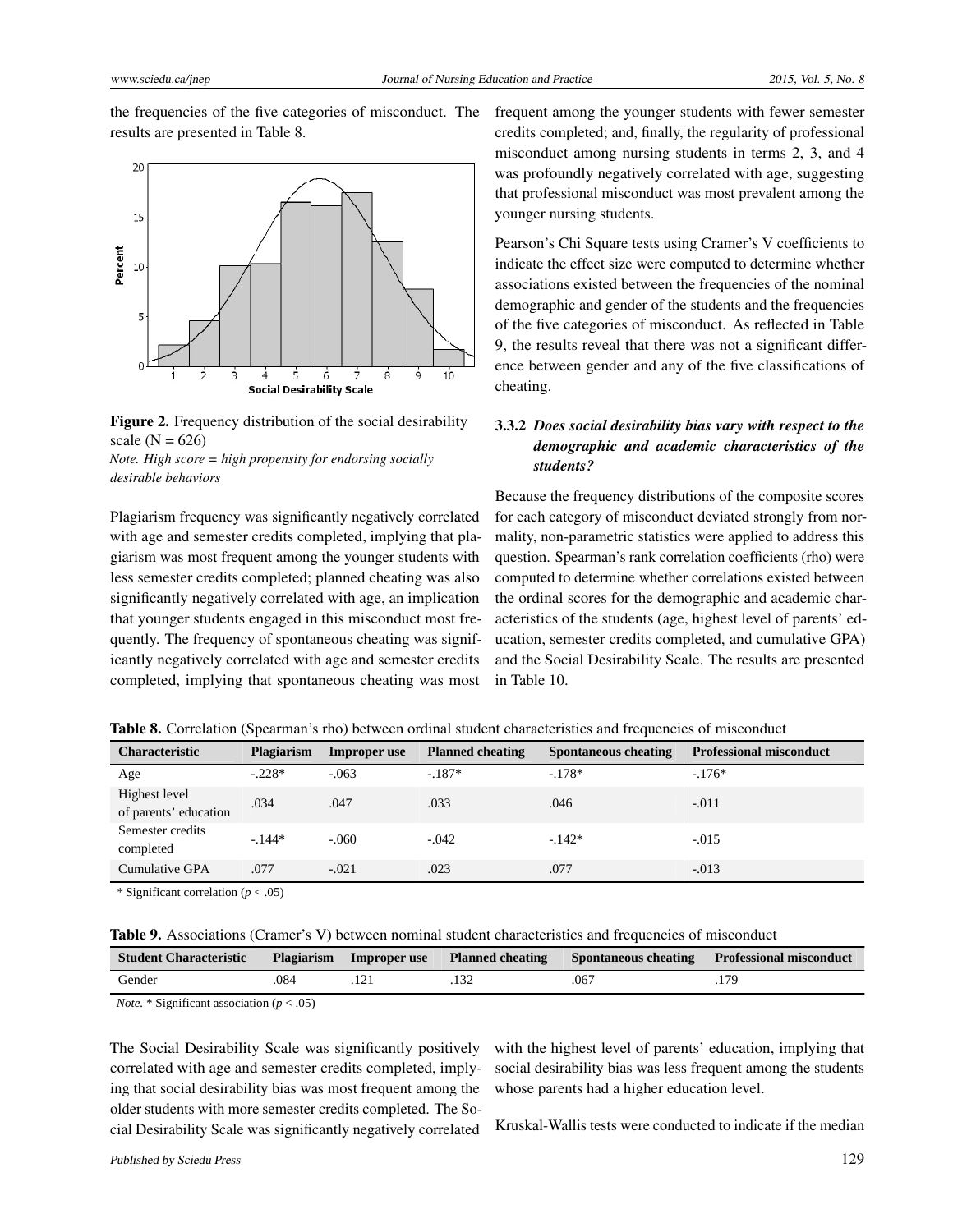scores for the Social Desirability Scale varied with respect to the nominal demographic and academic characteristics of the students (gender, campus currently attended, and program). The results are presented in Table 11.

Table 10. Correlation (Spearman's rho) between ordinal student characteristics and social desirability bias

| Student characteristic              | <b>Social desirability scale</b> |
|-------------------------------------|----------------------------------|
| Age                                 | $174*$                           |
| Highest level of parents' education | $-106*$                          |
| Semester credits completed          | $198*$                           |
| Cumulative GPA                      | $-.009$                          |

*\** Significant correlation (*p* < .05)

Table 11. Correlation between nominal demographics and social desirability bias

| <b>Student characteristic</b> | Kruskal-Wallis statistic |           |
|-------------------------------|--------------------------|-----------|
| Gender                        | 0.27                     | .602      |
| Campus currently attended     | 15.22                    | $< 0.01*$ |
| Program                       | 10.92                    | .142      |

*\** Significant correlation (*p* < .05)

The Social Desirability Scale varied significantly with respect to the campus currently attended. The highest median score was for the online students (Mdn =  $7.00$ ) followed by the students at the Remote campus (Mdn =  $6.28$ ) while students at the Main campus possessed the lowest level of social desirability bias (Mdn =  $5.57$ ).

# 3.3.3 *Does the frequency of academic misconduct in the classroom vary with respect to misconduct in the clinical setting?*

Spearman's rank correlation coefficients (*ρ*) were computed to determine if the composite scores for the five types of academic misconduct in classroom settings were correlated with the composite scores for professional misconduct in clinical settings. The correlation matrix in Table 12 indicated that the scores for all the categories of Academic Misconduct of were significantly  $(p < .05)$  positively correlated with the scores for Professional Misconduct.

# 3.3.4 *Does the frequency of misconduct vary with respect to familiarity with the academic code?*

Spearman's rank correlation coefficients (rho) were computed to determine if the composite scores for the five types of misconduct were correlated with the scores for familiarity with the university honor code. The correlation matrix in Table 13 indicated that there were no significant correlations between the scores ( $p > .05$ ).

Table 12. Correlations between academic and professional misconduct

| <b>Correlation with clinical misconduct</b> |
|---------------------------------------------|
| $.473*$                                     |
| $.475*$                                     |
| $.348*$                                     |
| $362*$                                      |
|                                             |

*\** Significant correlation (*p* < .05)

Table 13. Correlations between misconduct and familiarity with academic code

| <b>Variable</b>                         | <b>Correlation with familiarity</b><br>with university honor code |
|-----------------------------------------|-------------------------------------------------------------------|
| Plagiarism                              | .027                                                              |
| <b>Improper Use of Materials</b>        | .023                                                              |
| Planned Cheating in Examinations        | .037                                                              |
| Spontaneous Cheating in<br>Examinations | $-.019$                                                           |
| Clinical Misconduct                     | .045                                                              |

*Note.* Significant correlation (*p* < .05)

# 4. DISCUSSION

The current study found that 53.8% of undergraduate nursing students (pre-nursing and admitted) self-reported having engaged in acts frequently classified as academic cheating during the preceding semester. The results are slightly lower than Kruger's<sup>[\[4\]](#page-12-3)</sup> study (64.7%) as well as McCabe's<sup>[\[30\]](#page-13-16)</sup> study, concluding that 58% of the nursing students had engaged in at least one act of academic misconduct. While previous literature has predominately focused on the overall prevalence of cheating and misconduct, the existing study provides greater insight into the frequency of cheating by categorizing cheating into five different components, comprised of (a) planned cheating on exams, (b) spontaneous cheating on exams, (c) plagiarism, (d) improper use of resources, and (e) misconduct in the clinical setting. Even as the frequency distribution reflected that 53.8% of students had engaged in at least one prohibited act during the previous semester, the majority of academic misconduct was centered on plagiarism. More specifically, the primary self-reported acts of misconduct included working together on assignments without securing permission (34.4%) and using resources without proper attribution of credit (26.6%).

The elevated levels of academic misconduct relating to improper collaboration and plagiarism are not surprising. In a study conducted by McCabe,<sup>[\[33\]](#page-13-19)</sup> less than one third of undergraduate students surveyed considered collaboration on an individual assignment to be either moderate or serious cheating. Likewise, Arhin<sup>[\[34\]](#page-13-20)</sup> found that only 59% of the senior baccalaureate nursing students considered certain acts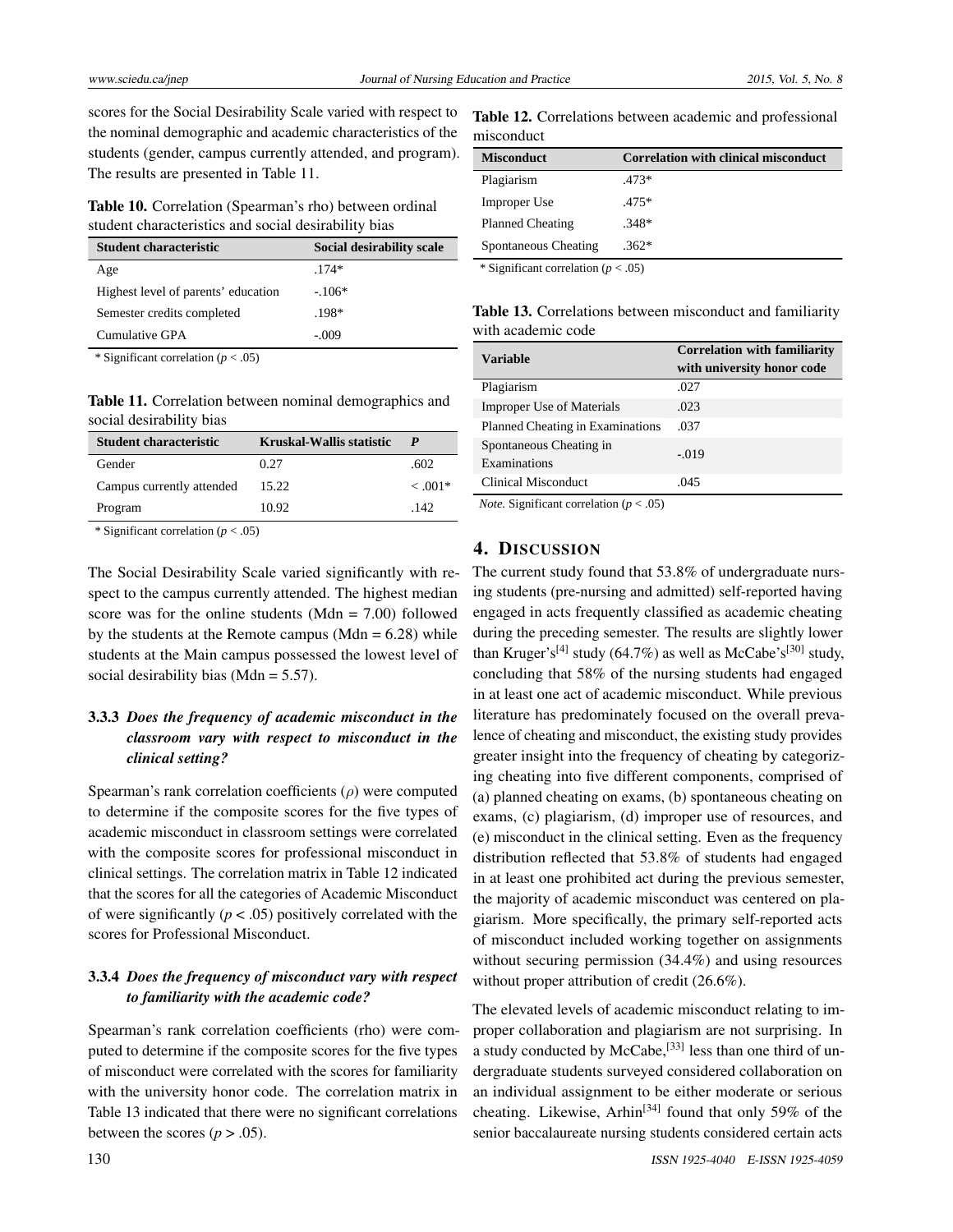of plagiarism as a form of academic misconduct. Thus, the higher rates of plagiarism might reflect the students' lack of understanding as to proper protocol and the behavior's seriousness. The affirmative responses to the other questions indicated relatively low levels of misconduct, ranging from a high of 13.9% to a low of 0.8%. Moreover, the composite values for each of the four categories of classroom cheating were low, with a median score of zero.

In addition to exploring the overall prevalence of academic cheating, this study investigated whether the frequency of academic misconduct varies with respect to the demographic and academic characteristics of the students. The study provided mixed results as to whether students undergo a maturation process. The results from the current study indicate that there is a statistically significant relationship between the age of the respondent and prevalence of academic cheating with regard to plagiarism, planned cheating, and spontaneous cheating, implying that younger students cheat more frequently than older students in each of those three categories. The only form of academic cheating in which there was not a significant relationship with age was improper use of resources. The results are consistent with a growing body of research finding that younger students tend to cheat more than older students.[\[35](#page-13-21)[–38\]](#page-13-22) Additionally, there was a statistically significant relationship between age and professional misconduct, indicating that younger students are more likely to engage is misconduct within the clinical setting. While there was a correlation between age and three of the four categories of academic cheating as well as clinical misconduct, number of credits hours completed was only significantly correlated with plagiarism and spontaneous cheating.

Interestingly, there was not a significant relationship between any of the four classifications of cheating or professional misconduct and the characteristics of grade point average, gender, or level of parent's education. The results relating to the education level of the parent are consistent with previous studies that found that first generation students do not cheat more frequently than students whose parents have previously attained advanced degrees.[\[38,](#page-13-22) [39\]](#page-13-23) While results relating to the education of the level of the parent are consistent with existing literature, the findings relating to grade point average were surprising, as extant research has consistently found a relationship between grade point average and prevalence of academic cheating. The difference between the results from the current study and existing literature might be attributable to the 3.30 grade point average necessary for admission into the nursing program, thus resulting in a relatively homogenous grade point average.

The second research question explored whether social desir-

ability bias varied with respect to the demographic and academic characteristics of the students. The results indicated that social desirability was significantly positively correlated with age and semester credits completed and suggested that social desirability bias was most frequent among the older students with more semester credits completed, which is inverse to the results that relate to cheating frequency. This proved interesting, as it might help account for reasons previous studies have found a maturation process, as students may become more apt to misrepresent their academic practices based upon experience and education. As such, future studies should use social desirability bias as a mediating variable when exploring the existence of a maturation process. In addition to finding a positive relationship, the current study found that social desirability bias was significantly negatively correlated with the highest level of parents' education, implying that social desirability bias was less frequent among the students whose parents had a higher level of education. In other words, first generation students were more likely to minimize their negative behaviors.

The third research question explored whether the frequency of academic misconduct in the classroom varied with respect to misconduct in the clinical setting. The results of the current study found a statistically significant relationship between cheating and engagement in misconduct. This relationship persisted with regard to each of the four types of academic cheating. The results align with the extant studies that find a positive correlation between the prevalence of academic misconduct and engagement in clinical misconduct. $[4, 11]$  $[4, 11]$  $[4, 11]$  The current study, however, advances the literature by providing additional insight into whether there is a difference between the type of academic cheating and the relationship with clinical misconduct. The current study indicates that the relationship is not isolated to a specific form of academic cheating, but that if the student engages in any of the four general classifications they are more likely to engage clinical misconduct.

The final research question explored whether the frequency of academic misconduct varied with respect to familiarity with the academic code. The results of the study did not find a statistically significant correlation between familiarity of the code and any of the four classifications of academic cheating or professional misconduct. Previous research indicates that universities that implement an honor code experience significantly less academic dishonesty than universities that lack such a code.<sup>[\[40\]](#page-13-24)</sup> The current literature, however, indicates that mere familiarity with the code is not substantially correlated with the prevalence of academic cheating. Instead, the research might support the findings that the more integrated the honor code the lower levels of academic cheating.<sup>[\[40\]](#page-13-24)</sup>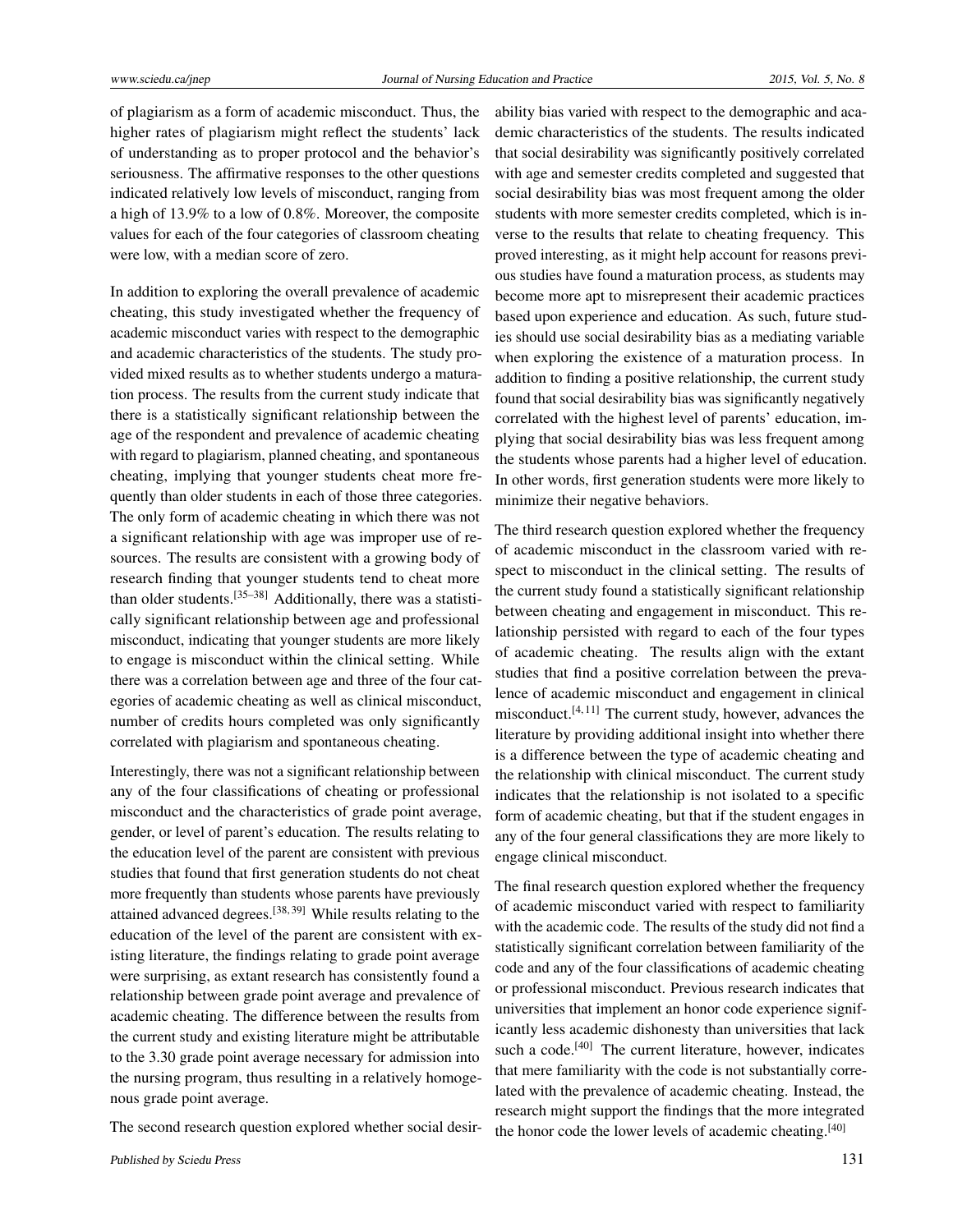# 5. CONCLUSION

While extant research has explored the various academic and demographic characteristics as they pertain to the prevalence of academic cheating of nursing students and clinical misconduct using self-reported data, the existing literature is wanting in regard to nursing students' propensity to display socially desirable bias when answering questions related to cheating and clinical misconduct behaviors. The current study served to address the gap in the literature by adding the dimension of social desirability as a factor in addition to exploring the association between academic cheating and a number of academic and demographic characteristics.

The results indicate that there are statistical differences among the scores on the social desirability scale and the respondents' age, education of parent, semester credits completed, and campus attended. The results of the current study are significant, as this is the first study that involves the prevalence of cheating among nursing students and the relationship with social desirability bias. The results of this study advance the understanding of academic cheating by providing additional insight into the bias that exists in selfreported studies when surveying nursing students about their cheating behaviors.

In addition to providing insight into the interaction between academic cheating and social desirability bias, this study provides important context as to the various forms of academic cheating by using statistical analysis to segment academic cheating and misconduct into five separate components. Thus, this study provides a deeper analysis into the various academic and demographic characteristics and the student's engagement into specific acts of cheating ranging from intentional acts of cheating on exams to plagiarism. By segmenting cheating into five separate components, the results provide faculty and student services professionals with additional insight as they continue to develop new and innovative ways to safeguard against cheating. Moreover, the study also advances the literature relating to the relationship between academic cheating and professional misconduct by finding that the relationship persists with regard to each of the four forms of academic cheating.

# 5.1 Implications for faculty and student services professionals

The results of the current study have significant implications for faculty members and student services professionals. As there is a correlation between academic cheating and professional misconduct, it is important to proactively implement cheating prevention efforts. To accomplish this objective, there are a couple safeguards that can thwart these behaviors. Firstly, students need to have a clear understanding as to what types of activities constitute academic cheating and professional misconduct. Since there is not a uniform definition as to what actions constitute misconduct, students may not understand that they are engaging in a prohibited act. For ex-ample, Arhin<sup>[\[34\]](#page-13-20)</sup> found that 41% of the senior baccalaureate nursing students surveyed in his study did not classify acts of plagiarism as cheating. Additionally, researchers have found that in some cultures copying material in resources is a sign of respect,<sup>[\[41\]](#page-13-25)</sup> confounding the issue. Likewise, McCabe<sup>[\[33\]](#page-13-19)</sup> found that only 32% of undergraduate students in his study classified collaborating on an individual assignment as an instance on moderate or serious cheating, as compared to 82% of faculty members. Thus, it is imperative that nursing programs provide a thorough definition as to what type of conduct constitutes academic cheating, as well as improper behavior within the clinical setting.

Secondly, nursing programs should develop an honor code that conveys expectations about acceptable behaviors, including conduct within clinical settings. Research shows that universities that implement an honor code experience lower levels of self-reported cheating.<sup>[\[40\]](#page-13-24)</sup> As the current study reflects, however, the mere adoption of an honor code may not significantly impact the prevalence of academic cheating and professional misconduct. As a result, academic misconduct can be further moderated when implementation of the honor codes permeates into the school's culture.<sup>[\[38,](#page-13-22)[42\]](#page-13-26)</sup> There are several ways this can be accomplished. For example, the nursing program can develop an integrity pledge as part of the admissions application process. The integrity pledge can be used to reinforce and memorialize the importance of demonstrating academic integrity. The pledge could be comprised of a simple two sentence declaration to which each nursing student must subscribe when they are accepted into the program. Likewise, the program should consider adopting an integrity oath to help reinforce the expectations of academic honesty. The declaration should address unauthorized collaboration and plagiarism as those were the two primary forms of misconduct. An example of the code is as follows: I affirm that the submitted material is my original work and that I did not collaborate with classmates without the instructor's express permission. I confirm that the assignment was not previously submitted, in whole or in part, in another class. Moreover, I did not use any unauthorized resources and have used appropriate citations that attribute credit to the proper sources.

#### 5.2 Employers and clinical settings

While colleges and universities need to reinforce the importance of academic and professional conduct, future employ-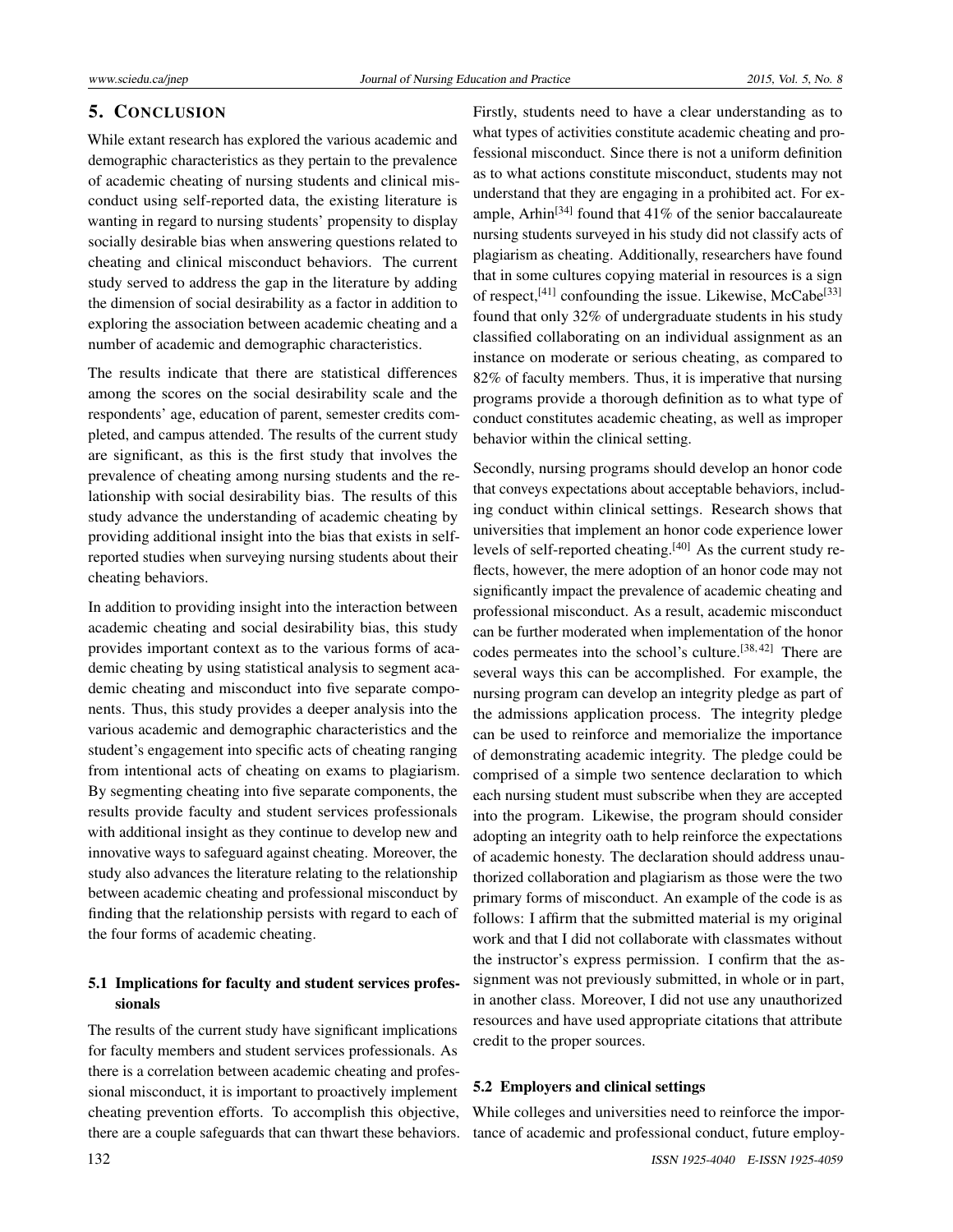ers and organizations providing clinical settings also have a duty to provide important instruction as it not only impacts their future personnel needs, but may also impact their legal culpability based upon the theory of respondeat superior. The prospect for legal liability is magnified as previous research has indicated that students who engage in academic cheat-ing are more likely to engage in workplace misconduct.<sup>[\[12\]](#page-12-11)</sup> This is further supported by the research form the current study finding a correlation between academic cheating and misconduct in the clinical setting.

Employers and clinical site providers might be positioned uniquely to provide influence about the importance of ethical conduct as one of the reasons students cheat is to augment their grades $[43, 44]$  $[43, 44]$  $[43, 44]$  to enhance their attractiveness to potential employers.[\[2\]](#page-12-1) Healthcare organizations can assist with the efforts of ferreting out academic cheating and professional misconduct by partnering with local nursing programs. This can be accomplished by availing representatives to serve as guest speakers to convey the importance of operating in an ethical manner as well as providing an orientation during clinical settings that specify the expectations of the student nurse, including the importance of patient privacy and accurate recordkeeping.

#### 5.3 Limitations

One of the central limitations of this study is that the population consists of students from one regional university located in the Midwest that offers undergraduate and graduate degrees, including the DNP. Since the population is restricted to nursing majors at one regional university, future researchers

must be careful in extrapolating the results to different disciplines or different academic institutions. Additionally, the current study used self-reported student surveys to determine the prevalence of academic cheating within the past semester. As a result, there is a risk that students were dishonest in regard to their past cheating behaviors. In order to minimize the risk, a social desirability scale was used to determine whether the data was subject to respondent error. Even with the additional safeguard, the risk of bias remains.

#### 5.4 Future research

The current study found that younger students are more likely to plagiarize, engage in planned and unplanned cheating, and to participate in misconduct within the clinical setting. Likewise, students with fewer credit hours are more likely to plagiarize and partake in spontaneous cheating. Interestingly, the study also found that older students and student who have earned more credit hours displayed higher levels of social desirability bias; this tendency might help account for previous research that found the existence of a maturation process. In other words, previous studies that found that students engage in less misconduct as they age might be attributable to heightened levels of social desirability bias. While this is only one possible explanation, future research should be designed to replicate this study using a larger and more diverse population.

# CONFLICTS OF INTEREST DISCLOSURE

The authors declare that there is no conflict of interest statement.

#### **REFERENCES**

- <span id="page-12-0"></span>[1] Simkin MG, McLeod A. Why do college students cheat? Journal of Business Ethics. 2010; 94(3): 441-453. [http://dx.doi.org/10.](http://dx.doi.org/10.1007/s10551-009-0275-x) [1007/s10551-009-0275-x](http://dx.doi.org/10.1007/s10551-009-0275-x)
- <span id="page-12-1"></span>[2] Spence M. Job market signaling. Quarterly Journal of Economics. 1973; 87(3): 355-374. <http://dx.doi.org/10.2307/1882010>
- <span id="page-12-2"></span>[3] Caruna A, Ramaseshan B, Ewing MT. The effect of anomie on academic dishonesty among university students. International Journal of Educational Management. 2000; 14(1): 22-30. [http://dx.doi.o](http://dx.doi.org/10.1108/09513540010310378) [rg/10.1108/09513540010310378](http://dx.doi.org/10.1108/09513540010310378)
- <span id="page-12-3"></span>[4] Krueger L. Academic dishonesty among nursing students. The Journal of Nursing Education. 2014; 53(2): 77-87. [http://dx.doi.o](http://dx.doi.org/10.3928/01484834-20140122-06) [rg/10.3928/01484834-20140122-06](http://dx.doi.org/10.3928/01484834-20140122-06)
- <span id="page-12-4"></span>[5] Zerbe WJ, Paulhus DL. Socially desirable responding in organizational behavior: A reconception. The Academy of Management Review. 1987; 12(2): 250-264.
- <span id="page-12-5"></span>[6] Randall DM, Gibson AM. Methodology in business ethics research: A review and critical assessment. Journal of Business Ethics. 1990; 9(6): 457-471. <http://dx.doi.org/10.1007/BF00382838>
- <span id="page-12-6"></span>[7] Bernardi RA, Adamaitis KL. Data contamination by social desirability response bias: An international study of students' cheating behavior. Research on Professional Responsibility and Ethics in Accounting. 2006; 11: 157-184.
- <span id="page-12-7"></span>[8] Whitley BE. Factors associated with cheating among college students: A review. Research in Higher Education. 1998; 39(3): 235-274. <http://dx.doi.org/10.1023/A:1018724900565>
- <span id="page-12-8"></span>[9] Jeffreys MR, Stier LA. Student academic dishonesty. Imprint. 1998; 45(3): 48. PMid:9849217
- <span id="page-12-9"></span>[10] Langone M. Educational innovation: Promoting integrity among nursing students. Journal of Nursing Education. 2007; 46(1): 45-47. PMid:17302100
- <span id="page-12-10"></span>[11] Hilbert GA. Involvement of nursing students in unethical classroom and clinical behaviors. Journal of Professional Nursing. 1985; 1(4): 230-234. [http://dx.doi.org/10.1016/S8755-7223\(85](http://dx.doi.org/10.1016/S8755-7223(85)80160-5) [\)80160-5](http://dx.doi.org/10.1016/S8755-7223(85)80160-5)
- <span id="page-12-11"></span>[12] Nonis S, Swift CO. An examination of the relationship between academic dishonesty and workplace dishonesty: A multicampus investigation. Journal of Education for Business. 2009; 77(2): 69-77. <http://dx.doi.org/10.1080/08832320109599052>